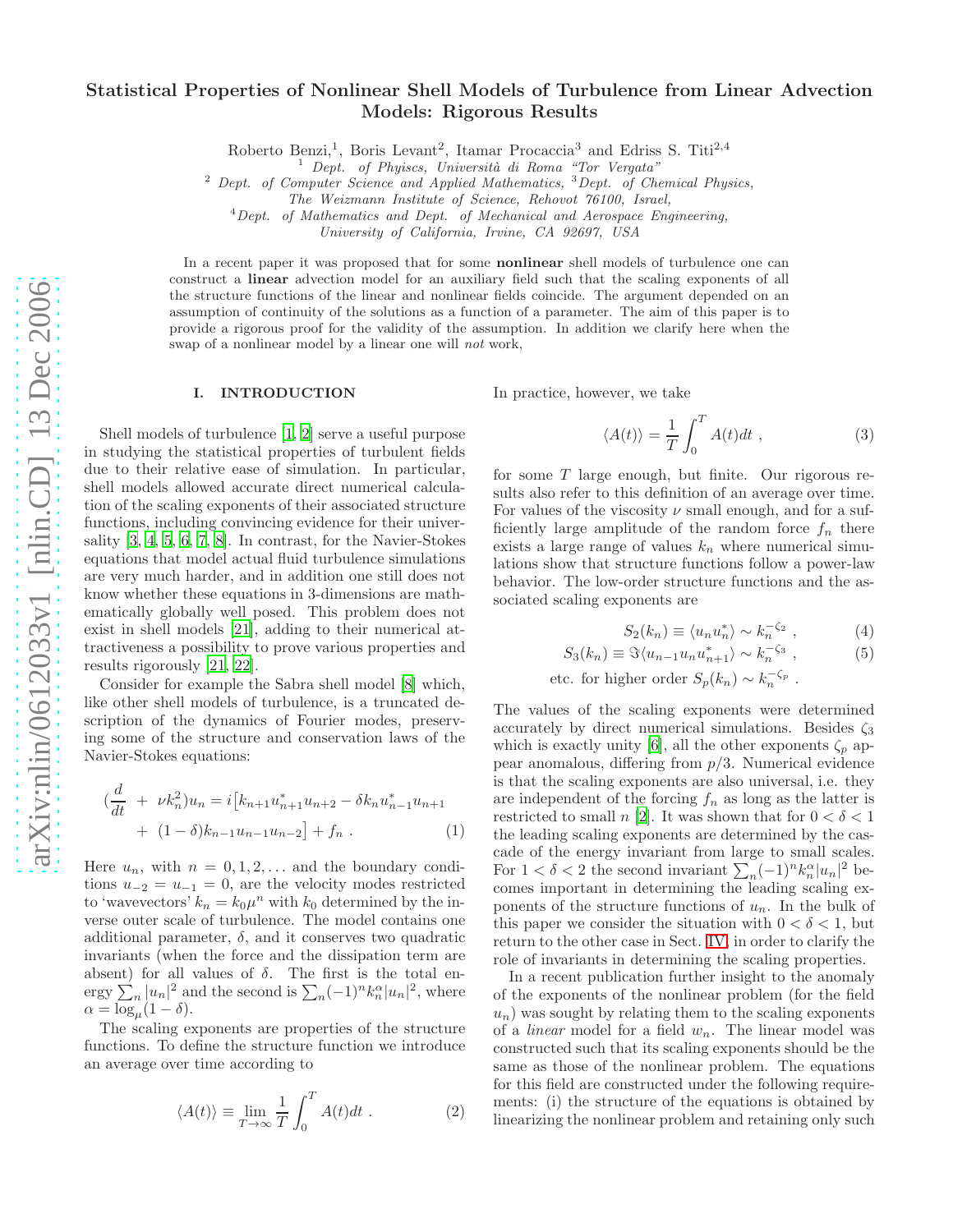terms that conserve the energy; (ii) the resulting equation is identical with the sabra model when  $w_n = u_n$ ; (iii) the energy is the only quadratic invariant for the passive field in the absence of forcing and dissipation. These requirements lead to the following linear model:

<span id="page-1-0"></span>
$$
\frac{dw_n}{dt} = \frac{i}{3}\Phi_n(\boldsymbol{u}, \boldsymbol{w}) - \nu k_n^2 w_n + f_n , \qquad (6)
$$

where the advection term is defined as

<span id="page-1-3"></span>
$$
\Phi_n(\mathbf{u}, \mathbf{w}) = k_{n+1}[(1+\delta)u_{n+2}w_{n+1}^* + (2-\delta)u_{n+1}^*w_{n+2}]
$$
  
+ $k_n[(1-2\delta)u_{n-1}^*w_{n+1} - (1+\delta)u_{n+1}w_{n-1}^*]$   
+ $k_{n-1}[(2-\delta)u_{n-1}w_{n-2} + (1-2\delta)u_{n-2}w_{n-1}],$  (7)

together with  $u_{-1} = u_{-2} = w_{-1} = w_{-2} = 0$ . Observe that when  $w_n = u_n$  this model reproduces the Sabra model, and also that the total energy is conserved because  $\sum_n \Im[\Phi_n(u, w) w_n^*] = 0$ . The second quadratic invariant is not conserved by the linear model [\(6\)](#page-1-0). Finally, both models have the same 'phase symmetry' in the sense that the phase transformations  $u_n \to u_n \exp(i\phi_n)$ and  $w_n \to w_n \exp(i\theta_n)$  leave the equations invariant iff  $\phi_{n-1} + \phi_n = \phi_{n+1}, \theta_{n-1} + \theta_n = \theta_{n+1}.$  This identical phase relationship guarantees that the non-vanishing correlation functions of both models have precisely the same forms. Thus for example the only second and third correlation functions in both models are those written explicitly in Eqs. [\(4\)](#page-0-0) and [\(5\)](#page-0-0).

The advantage of the linear model is that correlation functions are advanced in time by a linear propagator [\[14,](#page-6-10) [15,](#page-6-11) [16](#page-6-12)]. The linear model possesses "Statistically Preserved Structures" (SPS) which are evident in the decaying problem Eq. [\(6\)](#page-1-0) with  $f_n = 0$ . These are *left* eigenfunctions of eigenvalue 1 of the linear propagators for each order (decaying) correlation function [\[14\]](#page-6-10). For example for the second order correlation function denote the propagator  $P_{n,n'}^{(2)}(t|t_0)$ ; this operator propagates any initial condition  $\langle w_n w_n^* \rangle(t_0)$  (with average over initial conditions, independent of the realizations of the advecting field  $u_n$ ) to the decaying correlation function (with average over realizations of the advecting field  $u_n$ )

$$
\langle w_n w_n^* \rangle(t) = P_{n,n'}^{(2)}(t|t_0) \langle w_{n'} w_{n'}^* \rangle(t_0) . \tag{8}
$$

The second order SPS,  $Z_n^{(2)}$ , is the left eigenfunction with eigenvalue 1,

$$
Z_{n'}^{(2)} = Z_n^{(2)} P_{n,n'}^{(2)}(t|t_0) . \tag{9}
$$

Note that  $Z_n^{(2)}$  is time independent even though the operator  $P_{n,n'}^{(2)}(t|t_0)$  is time dependent. Each order correlation function is associated with another propagator  $P^{(p)}(t|t_0)$ and each of those has an SPS, i.e. a left eigenfunction  $\mathbf{Z}^{(p)}$  of eigenvalue 1. These non-decaying eigenfunctions scale with  $k_n$ ,  $\mathbf{Z}^{(p)} \sim k_n^{-\xi_p}$ , and the values of the exponents  $\xi_p$  are anomalous. Finally, it was shown that these SPS are also the leading scaling contributions to



<span id="page-1-2"></span>FIG. 1: The sixth order structure function of the field  $w_n$ in Eqs. [\(10\)](#page-1-1) for  $\lambda = 10^{-1}$ ,  $10^{-3}$  and  $10^{-5}$ , together with the sixth order structure function for the Sabra model [\(1\)](#page-0-1) and for the linear model [\(6\)](#page-1-0), respectively. The structure function of the field  $u_n$  for  $\lambda > 0$  are not shown since they are indistinguishable from those of the  $w_n$ . Inset: log-log plot of the fourth-order correlation function  $F_{2,2}(k_n, k_7)$  vs.  $k_n$  calculated for the linear field  $(+)$  and for the nonlinear field (solid line) at  $\lambda = 0$ .

the structure functions of the forced problem [\(6\)](#page-1-0) [\[14,](#page-6-10) [15\]](#page-6-11). Thus the scaling exponents of the linear problem are independent of the forcing  $f_n$ , since they are determined by the SPS of the decaying problem.

To connect the linear model to the nonlinear problem one considers the system of two coupled equations

<span id="page-1-1"></span>
$$
\frac{du_n}{dt} = \frac{i}{3}\Phi_n(u, u) + \frac{i\lambda}{3}\Phi_n(w, u) - \nu k_n^2 u_n + f_n,
$$
  
\n
$$
\frac{dw_n}{dt} = \frac{i}{3}\Phi_n(u, w) + \frac{i\lambda}{3}\Phi_n(w, w) - \nu k_n^2 w_n + \tilde{f}_n(10)
$$

with  $\lambda$  being a real parameter and  $f_n$  and  $f_n$  being different realizations of the same random force. Observe that for any  $\lambda \neq 0$ , the two equations in [\(10\)](#page-1-1) exchange roles under the change  $\lambda w_n \leftrightarrow u_n$ . Thus if the scaling exponents  $\xi_p$  and  $\zeta_p$  of the two fields exist (i.e. a true scaling range exists), they must be the same for all  $\lambda \neq 0$ . For  $\lambda = 0$  we recover the equations for the nonlinear and the linear models, Eqs.  $(1)$  and  $(6)$ . In [\[20\]](#page-6-13) it was assumed that the scaling exponents of either field exhibits no jump in the limit  $\lambda \to 0$ . Indeed, Ref. [\[20](#page-6-13)] also presented strong evidence for the validity of this assumption (see Fig. [1\)](#page-1-2), but no mathematical proof was provided.

The aim of this paper is to close this gap. The main result of our paper states that the solutions of the system [\(10\)](#page-1-1) exist globally in time and depend continuously on the parameter  $\lambda$ , including the limit  $\lambda \to 0$ . In particular we will show that if the structure function of  $u_n$  and  $w_n$ exhibit the same scaling exponents for any  $\lambda \neq 0$ , they will also have the same scaling exponents in the limit  $\lambda \to 0$  (including  $\lambda = 0$ ). We would like to stress here that our rigorous results are valid for the structure functions, calculated over large, but finite, fixed interval of time, which is consistent with the definition [\(3\)](#page-0-2) of the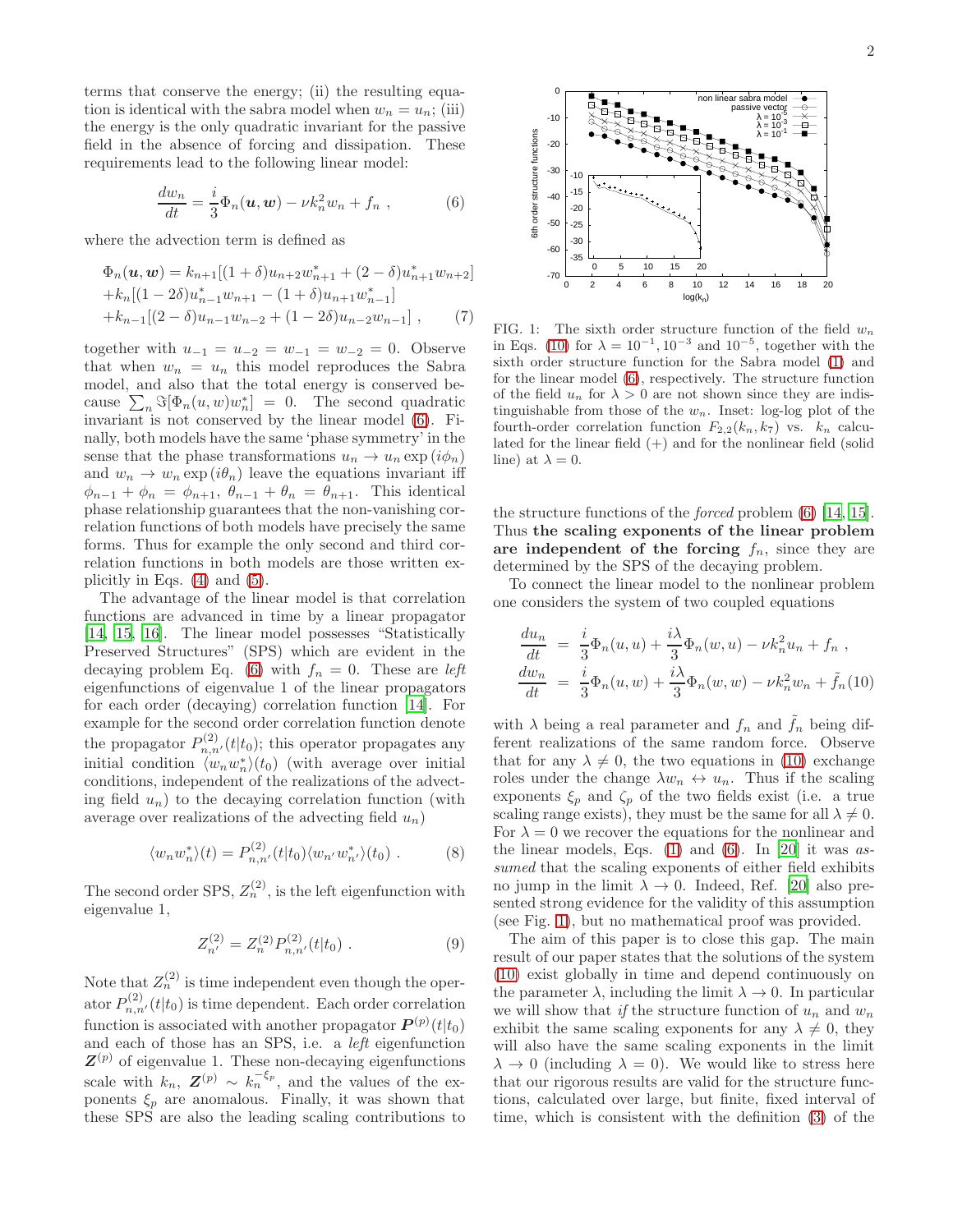long time average. In addition, we would like to note that the numerical results correspond to the equations with the stochastic implementation of the forcing, while our rigorous proofs deal with the deterministic force that depend on time. The statement and the proof of the main theorem will be given in Section [III.](#page-3-0) The proof is based on the results on the global existence and uniqueness of solutions of Eq. [\(1\)](#page-0-1), obtained previously in [\[21\]](#page-6-8). In the following section we present the necessary mathematical definitions and formulate the essential statement from  $|21|$ .

# II. FUNCTIONAL SETTING AND PREVIOUS ANALYTIC RESULTS

# A. Functional Setting

Following the classical treatment of the Navier-Stokes and Euler equations we re-write the sabra shell model for an infinite vector  $u \equiv (u_0, u_1, \ldots)$ 

$$
\frac{du}{dt} + \nu Au + \frac{i}{3}\Phi(u, u) = f , \qquad (11)
$$

together with the initial conditions  $u(t = 0)$ . Introduce a Hilbert space  $H$  which is the space of infinite vectors equipped with the scalar product  $(\cdot, \cdot)$  and the corresponding norm |·| defined as

$$
(\boldsymbol{u}, \boldsymbol{v}) = \sum_{n=0}^{\infty} u_n v_n^*, \quad |\boldsymbol{u}| = \left(\sum_{n=0}^{\infty} |u_n|^2\right)^{1/2}, \qquad (12)
$$

for every  $u, v \in H$ . The space H is a space of all the velocity vectors having finite energy.

The linear operator  $\mathbf{A}$ , with a domain  $D(\mathbf{A})$  dense in  $H$ , is a positive definite, diagonal operator defined through its action on the elements  $\boldsymbol{u}$  by

$$
Au = (k_0^2 u_0, k_1^2 u_1, \ldots) \tag{13}
$$

where the eigenvalues  $k_n^2$  satisfy  $k_n = k_0 \mu^n$ . Using the fact that  $\bm{A}$  is a positive definite operator, we can define the powers  $A^s$  of A for every  $s \in \mathcal{R}$ 

$$
\forall \mathbf{u} = (u_0, u_1, u_2, \ldots), \quad \mathbf{A}^s u = (k_0^{2s} u_0, k_1^{2s} u_1, k_2^{2s} u_2, \ldots).
$$
\n(14)

The space  $D(\mathbf{A}^{s/2})$  is the domain of the operator  $\mathbf{A}^{s/2}$ and we denote

$$
V_s \equiv D(\mathbf{A}^{s/2}) = \{ \mathbf{u} = (u_0, u_1, u_2, \ldots), \sum_{j=0}^{\infty} k_j^{2s} |u_j|^2 < \infty \},\tag{15}
$$

which are Hilbert spaces equipped with the scalar product

$$
(u, v)_s = (A^{s/2}u, A^{s/2}v), \quad \forall u, v \in D(A^{s/2}),
$$
 (16)

and the norm  $|\mathbf{u}|_s^2 = (\mathbf{u}, \mathbf{u})_s$ , for every  $\mathbf{u} \in D(A^{s/2})$ . Since  $V_s$  contains velocity vectors with  $s$  "derivatives",

$$
V_s \subseteq V_0 = H \subseteq V_{-s}, \quad \forall s > 0. \tag{17}
$$

The case of  $s = 1$  is of a special interest for us. We denote  $V = D(\mathbf{A}^{1/2})$  a Hilbert space equipped with a scalar product and a corresponding norm

$$
((u, v)) = (A^{1/2}u, A^{1/2}v), ||u||^2 = ((u, u)),
$$
 (18)

for every  $u, v \in V$ . In addition the following relation holds

<span id="page-2-4"></span>
$$
k_1|\mathbf{u}| \le ||\mathbf{u}|| \tag{19}
$$

In what follows we will need the interpolation inequality for the spaces  $V_s$ .

**Lemma 1.** Let  $s > 0$ , then for all  $u \in V_s$  and  $0 <$  $s' < s$ 

<span id="page-2-5"></span>
$$
|u|_{s'} \le |u|^{1-s'/s} |u|_s^{s'/s} . \tag{20}
$$

Proof. The Lemma follows by a simple application of Hölder inequality.

The bilinear operator  $\frac{i}{3}\Phi(u, w)$  is defined above, cf. Eq. [\(7\)](#page-1-3) together with  $\check{\Phi} \equiv (\Phi_0, \Phi_1, \ldots)$ . In [\[21](#page-6-8)] it was shown that such a definition of the bilinear operator makes  $\Phi$  and element of H whenever  $u \in H$  and  $w \in V$ . For any  $u, v \in H$  and  $w \in V$  one proves [\[21\]](#page-6-8)

<span id="page-2-3"></span>
$$
|(\Phi(u, v), w)| \le C|u| \, |v| \, ||w|| \, . \tag{21}
$$

for some positive constant C. In addition the conservation law is written is the present notation as

<span id="page-2-2"></span>
$$
\Im(\Phi(u, w), w) = 0.
$$
 (22)

All our rigorous results are valid for the deterministic forcing  $f$ . Therefore, in order to account for the stochastic implementation of the forcing term we will assume that  $f$  depends on time, but always stays bounded in the H-norm. More precisely, define the space  $L^{\infty}([0, T), H)$ , for some  $0 < T \leq \infty$ , as a space of functions of the time interval  $[0, T)$  with values in H and the norm defined as

<span id="page-2-0"></span>
$$
||\boldsymbol{f}||_{\infty} = \sup_{0 \le t < T} |\boldsymbol{f}(t)| \ . \tag{23}
$$

In what follows, we will assume that the forcing term  $f$ satisfies  $f \in L^{\infty}([0,\infty), H)$ .

#### B. Summary of Previous Results

In [\[21\]](#page-6-8) Eq. [\(1\)](#page-0-1) was studied, and the relevant results can be formulated as the following theorem:

**Theorem (CLT 06):** The solution of Eq.  $(1)$  exists globally in time for any initial condition  $u(0)$  in H, and for any f in  $L^{\infty}([0,\infty), H)$ . Moreover, the solutions are unique and the energy of the solution  $u(t)$  is bounded for all times:

<span id="page-2-1"></span>
$$
\sup_{0\leq t\leq T} |\boldsymbol{u}(t)|^2 \leq K_0(k_0,\mu,\nu,\delta,\boldsymbol{u}(0),\boldsymbol{f}) ,\qquad (24)
$$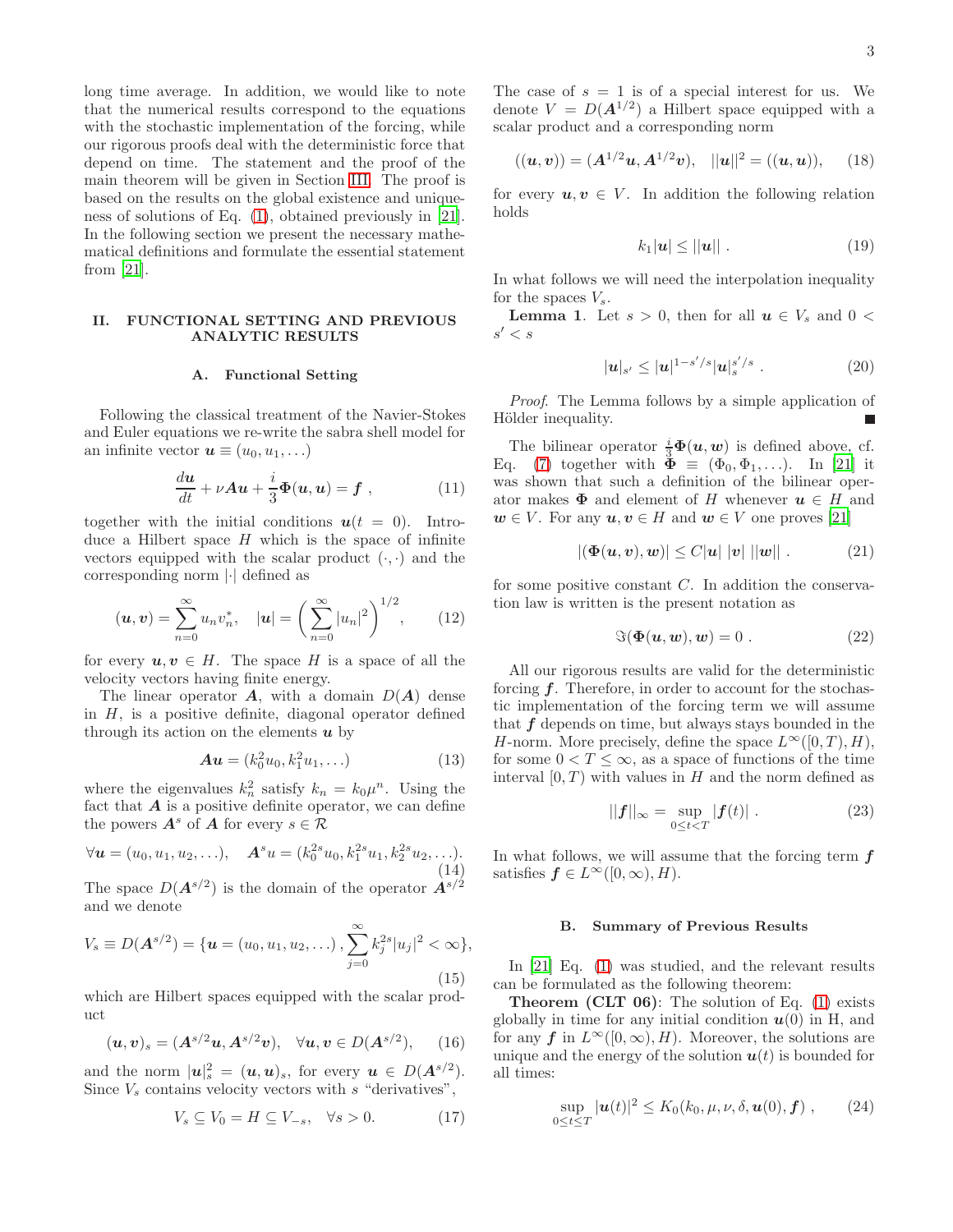where the *a-priori* constant  $K_0$  depends on all the parameters of the equations, on the forcing and on the initial conditions.

If in addition we assume that the forcing  $f =$  $(f_0, f_1, \ldots)$  acts on the finite number of shells, namely, if there exists  $N \geq 0$ , such that  $f_n = 0$ , for all  $n \geq N$ , then the solution  $u = (u_0, u_1, \ldots)$  has an exponentially decaying spectrum  $|u_n|$  as a function of  $k_n$ , and in particular

$$
\sup_{\nu k_0^2 \le t \le T} |\boldsymbol{u}(t)|_s^2 \le K_s(k_0, \mu, \nu, \delta, \boldsymbol{u}(0), \boldsymbol{f}),\tag{25}
$$

for any  $s > 0$  and the *a-priori* constants  $K_s$  depend on all the parameters of the equations, on the forcing and on the  $L^{\infty}([0,\infty), H)$ -norm of the initial conditions (see definition [\(23\)](#page-2-0)).

### <span id="page-3-0"></span>III. THE MAIN RESULT

The main statement of this paper is that the system of equations [\(10\)](#page-1-1) is globally well posed for all real  $\lambda$ , and that the solutions depend continuously on the parameter λ. In particular, as λ → 0 the solution of the system converge uniformly on any finite interval of time to the solution of the system with  $\lambda = 0$ . This statement is formulated as follows:

**Theorem 1.** Let  $u(0; \lambda), w(0; \lambda)$  be given in H, and the forces  $f, \tilde{f}$  in  $L^{\infty}([0, T], H)$ . Denote by  $u(t; \lambda), w(t; \lambda)$  the solutions of the coupled system [\(10\)](#page-1-1). Then the following holds

1. The solution of the system [\(10\)](#page-1-1) exists globally in time for every  $\lambda$ . Moreover, energy of the solutions  $|\mathbf{u}(t;\lambda)|^2$  and  $|\mathbf{w}(t;\lambda)|^2$  are bounded for all times, where the bounds depend on all the parameters of the equations,  $\lambda$ , the forcing and the initial conditions.

2. For any 
$$
T > 0
$$
,

$$
\lim_{\lambda \to 0} \sup_{0 \le t \le T} |u(t; \lambda) - u(t; 0)|^2 = 0,
$$

and

$$
\lim_{\lambda \to 0} \sup_{0 \le t \le T} |\mathbf{w}(t;\lambda) - \mathbf{w}(t;0)|^2 = 0,
$$

where  $u(t; 0)$ ,  $w(t; 0)$  are the solutions of [\(10\)](#page-1-1) with  $\lambda = 0$ .

3. If in addition we assume that the forces  $f, \tilde{f}$  act only on the finite number of shells then for any  $T \geq \nu k_0^2$ , and  $s > 0$ ,

$$
\lim_{\lambda \to 0} \sup_{\nu k_0^2 \le t \le T} |\mathbf{u}(t;\lambda) - \mathbf{u}(t;0)|_s^2 = 0,
$$

and

$$
\lim_{\lambda \to 0} \sup_{\nu k_0^2 \le t \le T} |\boldsymbol{w}(t; \lambda) - \boldsymbol{w}(t; 0)|_s^2 = 0,
$$

where  $u(t; 0)$ ,  $w(t; 0)$  are the solutions of [\(10\)](#page-1-1) with  $\lambda = 0$ .

Proof: Part 1. of this theorem follows from defining a new variable  $q(t; \lambda) \equiv u(t; \lambda) + \lambda w(t; \lambda)$ . This variable satisfies Eq. [\(1\)](#page-0-1) with a forcing  $f + \lambda \tilde{f}$ . Accordingly theorem CLT06 provides the proof that  $q(t; \lambda)$  exists globally in time for every  $\lambda$ . Next observe that the system of equations [\(10\)](#page-1-1) can be rewritten in the form

<span id="page-3-1"></span>
$$
\frac{du_n}{dt} = \frac{i}{3}\Phi_n(\boldsymbol{q}, \boldsymbol{u}) - \nu k_n^2 u_n + f_n ,
$$
  
\n
$$
\frac{dw_n}{dt} = \frac{i}{3}\Phi_n(\boldsymbol{q}, \boldsymbol{w}) - \nu k_n^2 w_n + \tilde{f}_n .
$$
 (26)

This form of writing shows that the the fields  $u$  and  $w$ satisfy linear diffusion advection equations advected by a smooth field q. Accordingly both fields remain smooth for all time and all  $\lambda$ . In addition, using the relation [\(24\)](#page-2-1) one is able to derive the bounds for the energies of the solutions.

To prove Part 2. of the theorem we need first

**Proposition 1:** Denote by  $q(t; 0)$  the solution of the Sabra model [\(1\)](#page-0-1) with initial data  $q(0,0)$  in H. That is also the solution of the first of equations [\(10\)](#page-1-1) when  $\lambda = 0$ . Then

$$
\lim_{\lambda \to 0} \sup_{0 \le t \le T} |q(t; \lambda) - q(t; 0)| = 0.
$$

Moreover, if  $f$ , and  $f$  act only on finite number of shells, then for any  $s > 0$  we have

$$
\lim_{\lambda \to 0} \sup_{\nu k_0^2 \le t \le T} |q(t; \lambda) - q(t; 0)|_s = 0.
$$

*Proof*: Let us denote by  $\Delta q = q(t; \lambda) - q(t; 0)$ . Then  $\Delta q$  satisfies the equation

$$
\frac{d\Delta q}{dt} + \nu A \Delta q - \frac{i}{3} \Phi(q(t; \lambda), \Delta q) - \frac{i}{3} \Phi(\Delta q, q(t; \lambda)) \n+ \frac{i}{3} \Phi(\Delta q, \Delta q) = \lambda \tilde{f}
$$
\n(27)

$$
\Delta q(0) = \lambda w(0). \tag{28}
$$

Take now the inner product in  $H$  of the above equation with  $\Delta q$ . Computing the real part and using Eq. [\(22\)](#page-2-2) we find

$$
\frac{1}{2}\frac{d}{dt}|\Delta q|^2 + \nu ||\Delta q||^2 - \Re(\frac{i}{3}\Phi(\Delta q, q(t; \lambda), \Delta q) = \Re(\lambda \tilde{f}, \Delta q) .
$$
\n(29)

Using the Cauchy-Schwarz inequality and the relation [\(21\)](#page-2-3) we get

$$
\frac{1}{2}\frac{d}{dt}|\Delta q|^2 + \nu||\Delta q||^2 \le
$$
\n
$$
\leq |(\frac{1}{3}\Phi(\Delta q, q(t; \lambda), \Delta q)| + |(\lambda \tilde{f}, \Delta q)|
$$
\n
$$
\leq C|\Delta q| ||\Delta q|| |q(t; \lambda)| + \lambda |\tilde{f}| |\Delta q| , \qquad (30)
$$

Applying the Young's inequality  $(ab \leq a^2/2+b^2/2)$  twice and using the inequality [\(19\)](#page-2-4), we have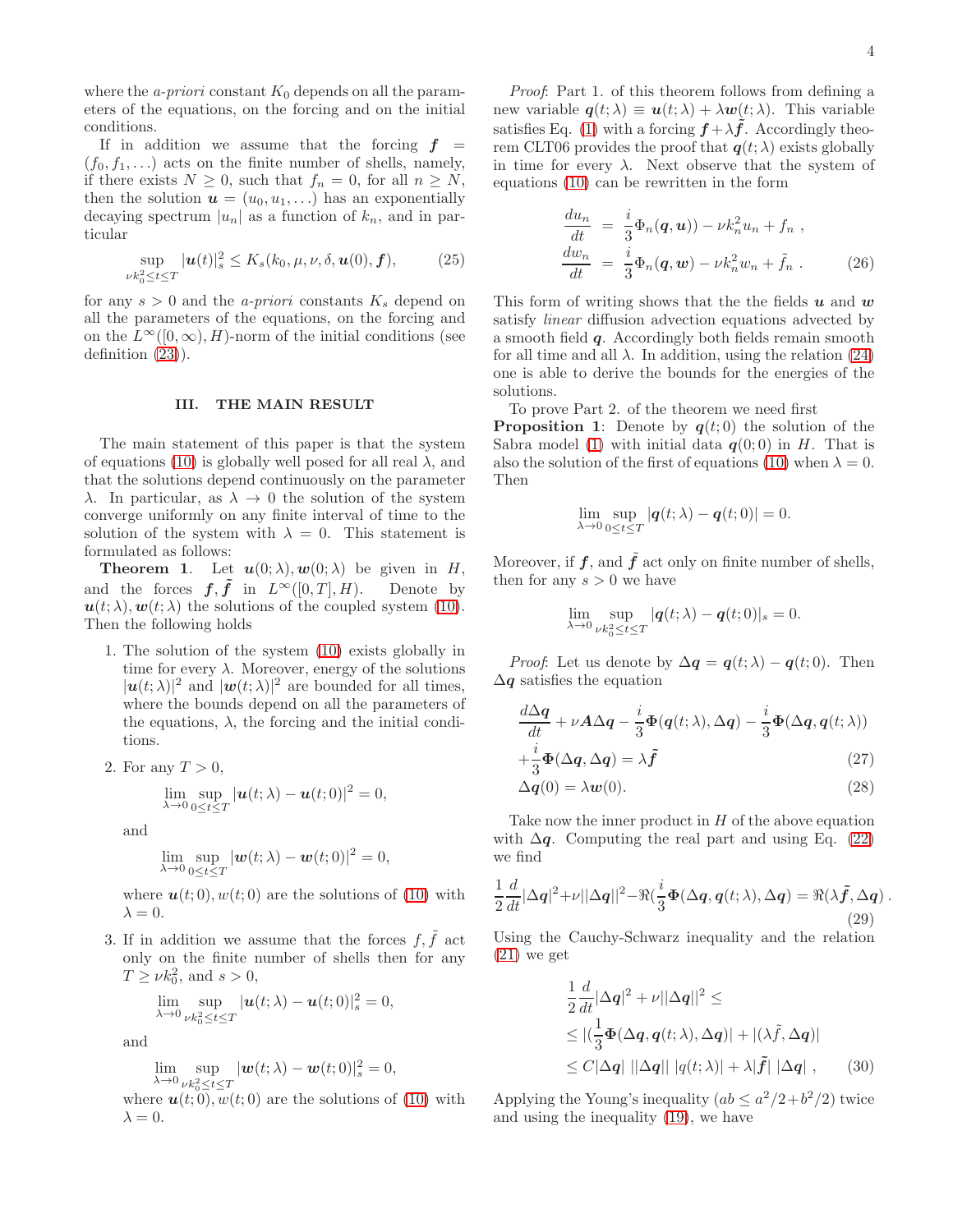$$
\frac{1}{2}\frac{d}{dt}|\Delta q|^2 + \nu||\Delta q||^2 \leq \frac{C^2}{\nu}|\Delta q|^2|q(t;\lambda)|^2 + \frac{\lambda^2}{\nu k_1^2}|\tilde{f}|^2 + \frac{\nu}{2}||\Delta q||^2.
$$

Using the fact that the relation [\(24\)](#page-2-1) holds for any  $t \geq 0$ and the fact that  $f \in L^{\infty}([0,\infty), H)$  (see definition [\(23\)](#page-2-0)), we obtain

$$
\frac{d}{dt}|\Delta \mathbf{q}|^2 \leq \frac{2K_0^2 C^2}{\nu} |\Delta q|^2 + \frac{2\lambda^2}{\nu k_1^2} ||\tilde{\mathbf{f}}||_\infty^2.
$$

By Gronwall's inequality we conclude

$$
|\Delta \mathbf{q}(t)|^2 \le
$$
  
\n
$$
\leq e^{\frac{2K_0^2 C^2}{\nu}t} |\Delta \mathbf{q}(0)|^2 + \frac{\lambda^2 ||\tilde{\mathbf{f}}||_{\infty}^2}{K_0^2 C^2 k_1^2} (e^{\frac{2K_0^2 C^2}{\nu}t} - 1) =
$$
  
\n
$$
= e^{\frac{2K_0^2 C^2}{\nu}t} \lambda^2 |\mathbf{w}(0)|^2 + \frac{\lambda^2 ||\tilde{\mathbf{f}}||_{\infty}^2}{K_0^2 C^2 k_1^2} (e^{\frac{2K_0^2 C^2}{\nu}t} - 1). (31)
$$

Therefore, for any  $T > 0$ ,

$$
\lim_{\lambda \to 0} \sup_{0 \le t \le T} |\Delta \mathbf{q}(t)|^2 = 0,
$$

and the first statement of the proposition follows.

The second statement of the proposition follows from the boundedness of  $q(t; \lambda)$  and  $q(t; 0)$  in higher order norms after a short transient period of times, say  $\nu k_0^2$ , (provided that the forces  $f$ , and  $\tilde{f}$  act on the finite number of shells as required by Theorem CLT06) and the interpolation inequality [\(20\)](#page-2-5).

Finally, we are ready to finish the proof of the main theorem. Let us fix  $s \geq 0$ , and show that

$$
\lim_{\lambda \to 0} \sup_{\nu k_0^2 \le t \le T} |\boldsymbol{w}(t; \lambda) - \boldsymbol{w}(t; 0)|_s^2 = 0.
$$
 (32)

Denote  $\Delta w = w(t; \lambda) - w(t; 0)$ . The function  $\Delta w$  satisfies the equation

$$
\frac{d}{dt}\Delta w + \nu A \Delta w - \frac{i}{3}\Phi(q(t; \lambda), w(t; \lambda))
$$

$$
+\frac{i}{3}\Phi(q(t; 0), w(t; 0)) = 0.
$$
 (33)

We rewrite it in the form

$$
\frac{d}{dt}\Delta w + \nu A \Delta w - \frac{i}{3}\Phi(q(t;\lambda) - q(t;0), w(t;0)) - \frac{i}{3}\Phi(q(t;\lambda), \Delta w) = 0,
$$
\n(34)

and as before, taking the inner product in H with  $\Delta w$ , computing the real part and using Eq. [\(22\)](#page-2-2), we obtain

$$
\frac{1}{2}\frac{d}{dt}|\Delta w|^2 + \nu||\Delta w||^2 - \Re\left(\frac{i}{3}\Phi(q(t;\lambda) - q(t;0), w(t;0)), \Delta w\right) = 0.
$$

Applying, subsequently the Young's inequality and the inequality [\(21\)](#page-2-3), we get

$$
\frac{1}{2}\frac{d}{dt}|\Delta w|^2 + \nu||\Delta w||^2 \le |\left(\frac{i}{3}\Phi(q(t;\lambda) - q(t;0), w(t;0)), \Delta w\right)| \le
$$
\n
$$
\le C||\Delta w|| \, |w(t;0)| \, |q(t;\lambda) - q(t;0)| \le \frac{C^2}{2\nu}|w(t;0)|^2 \, |q(t;\lambda) - q(t;0)|^2 + \frac{\nu}{2}||\Delta w||^2. \tag{35}
$$

It follows that

$$
\frac{d}{dt}|\Delta \mathbf{w}|^2 \leq \frac{C^2}{\nu} |\mathbf{w}(t;0)|^2 |\mathbf{q}(t;\lambda) - \mathbf{q}(t;0)|^2,
$$

and integrating over  $(0, t)$  we conclude

$$
|\Delta \boldsymbol{w}(t)|^2 \leq \frac{C^2 M}{\nu} t |\boldsymbol{q}(t;\lambda) - \boldsymbol{q}(t;0)|^2,
$$

where we used the fact that  $\Delta w(0) = 0$  and  $|w(t; 0)|^2 \leq$  $M$ , for some constant  $M$ , as was stated in the Part 1

of the main theorem. It follows from Proposition 1 that  $\sup_{0 \leq t \leq T} |q(t; \lambda) - q(t; 0)|^2 \to 0$ , as  $\lambda \to 0$ . Hence we may conclude that

$$
\lim_{\lambda \to 0} \sup_{0 \le t \le T} |\Delta \boldsymbol{w}(t)|^2 = 0.
$$

By virtue of the interpolation inequality [\(20\)](#page-2-5) one can follow steps as in the proof of Proposition 1 to show that the higher order norms of  $\Delta w$  also converge to 0 uniformly in the time interval  $\nu k_0^2 \le t \le T$ , as  $\lambda \to 0$ . To finish the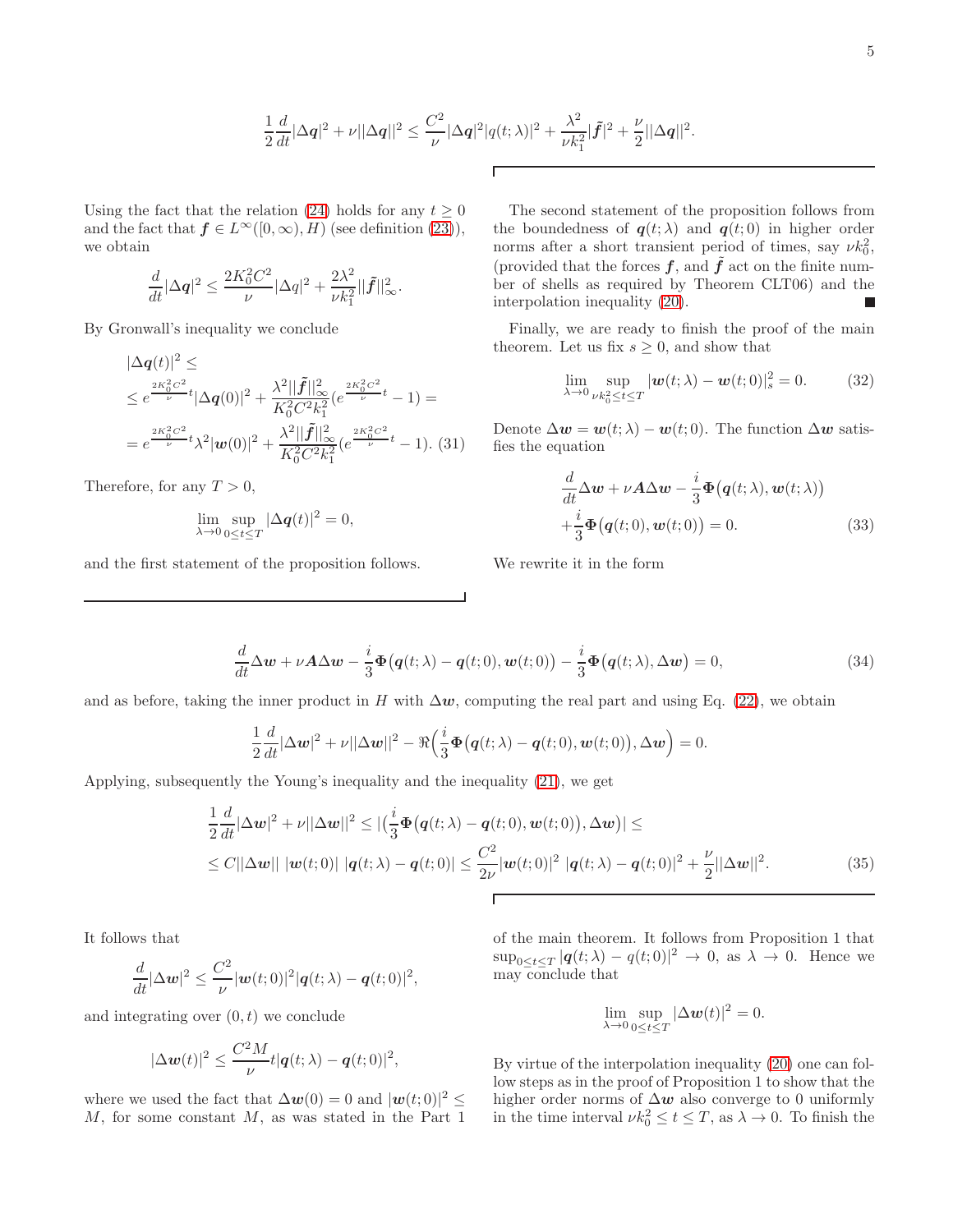

<span id="page-5-1"></span>FIG. 2: Double logarithmic plot of the second order structure functions  $\langle u_n u_n^* \rangle$  and  $\langle w_n w_n^* \rangle$  of the system of equations [\(10\)](#page-1-1) for  $\delta = 1.25$  and  $\lambda = 0$ .



<span id="page-5-2"></span>FIG. 3: Double logarithmic plot of the second order structure functions  $\langle u_n u_n^* \rangle$  and  $\langle w_n w_n^* \rangle$  of the system of equations [\(10\)](#page-1-1) for  $\delta=1.25$  and  $\lambda=1.$ 

proof, on can observe that

$$
|\boldsymbol{u}(t;\lambda) - \boldsymbol{u}(t;0)| = |\boldsymbol{q}(t;\lambda) - \boldsymbol{q}(t;0) - \lambda \boldsymbol{w}(t;\lambda)|
$$
  
\$\leq |\boldsymbol{q}(t;\lambda) - \boldsymbol{q}(t;0)| + \lambda |\boldsymbol{w}(t;\lambda)|\$, \qquad (36)

and from the fact that  $|\mathbf{w}(t; \lambda)|$  is globally bounded in time it follows from Proposition 1 that

$$
\lim_{\lambda \to 0} \sup_{0 \le t \le T} |u(t; \lambda) - u(t; 0)| = 0.
$$

#### A. Consequences for Structure Functions

Using the form of Eqs. [\(26\)](#page-3-1) we conclude that for  $f_n$  and  $f_n$  being different realizations of the same random force, whenever the structure functions of  $u_n$  and  $w_n$  exhibit the same scaling exponents for all finite  $\lambda$ , they must also exhibit the same scaling exponents for  $\lambda = 0$ .



<span id="page-5-3"></span>FIG. 4: Double logarithmic plot of the second order structure functions  $\langle u_n u_n^* \rangle$  and  $\langle w_n w_n^* \rangle$  of the system of equations [\(10\)](#page-1-1) for  $\delta = 1.25$  and  $\lambda = 0.1$  (upper panel) and  $\lambda = 0.01$  (lower panel).

# <span id="page-5-0"></span>IV. WHEN CAN THE NONLINEAR MODEL EXHIBIT SCALING EXPONENTS THAT ARE DIFFERENT FROM THE LINEAR MODEL

In this section we turn our attention to situations when the nonlinear and the linear models cannot exhibit the same scaling exponents. The theorem as stated and proven still holds, but as we shall see this is a situation for which the two fields  $u_n$  and  $w_n$  cannot exhibit the same scaling exponents for all  $\lambda \neq 0$ . A case in point is the same nonlinear Sabra model with  $1 < \delta < 2$ . In Fig. [2](#page-5-1) we show the second order structure functions  $\langle u_n u_n^* \rangle$  and  $\langle w_n w_n^* \rangle$  obtained from simulating Eqs. [\(10\)](#page-1-1) for  $\lambda = 0$  and  $\delta = 1.25$ . As expected, the scaling of  $w_n$ is influenced by the cascade of energy, whereas that of  $u_n$  by the cascade of the second invariant. As a result the scaling exponents are distinctly different. The same system of equations for  $\lambda = 1$  is symmetric in  $w_n$  and  $u_n$ . Indeed, in Fig. [3](#page-5-2) we show the result of simulations for  $\lambda = 1$ , for which the second order structure function of the two fields is identical. Now however we cannot expect that this identity will persist for  $\lambda \to 0$ . In Fig. [4](#page-5-3) we show the results of simulations for the same system of equations for  $\lambda = 0.1$  and  $\lambda = 0.01$ .

To understand the results of the simulations we note